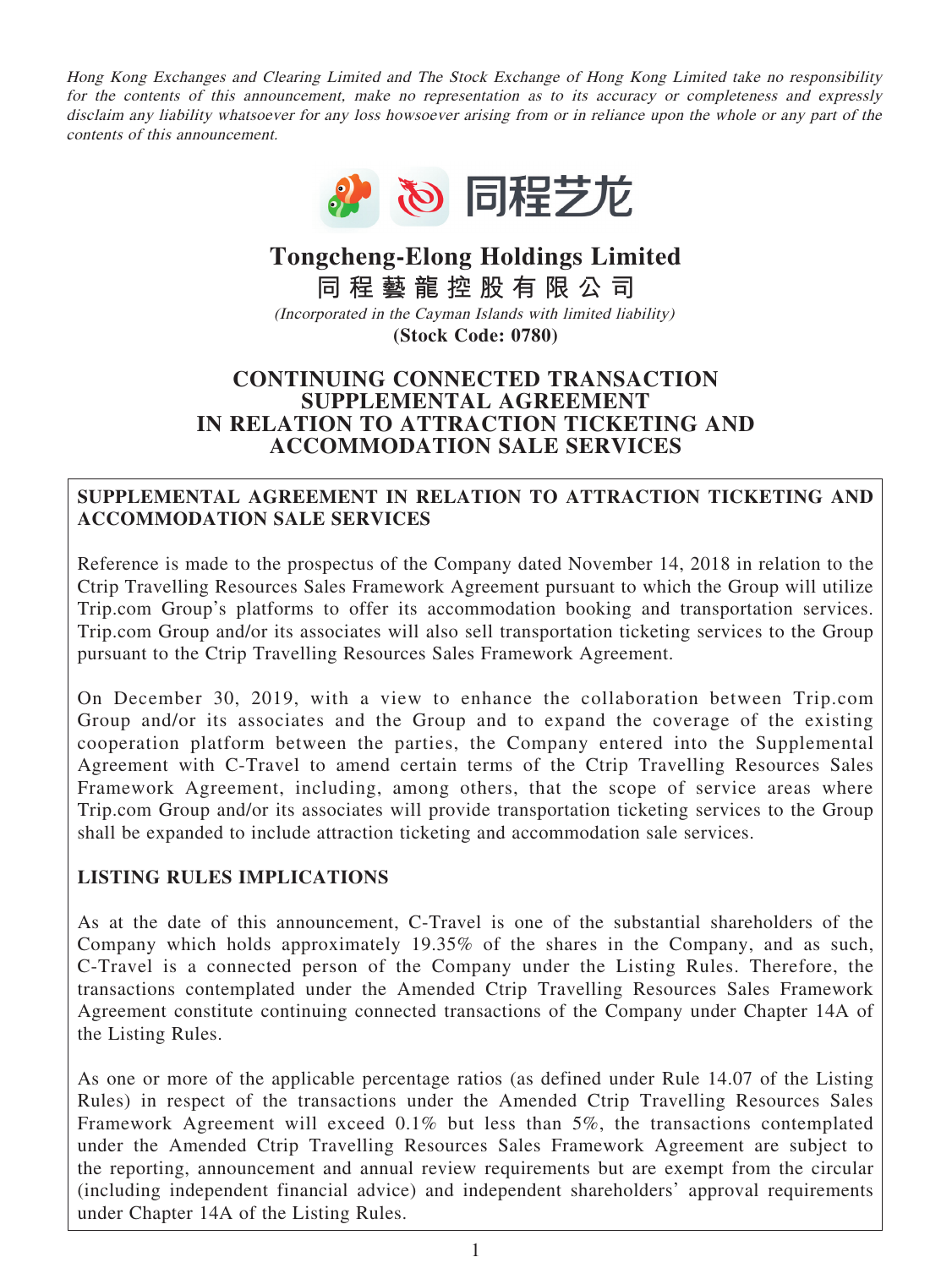#### **INTRODUCTION**

Reference is made to the prospectus of the Company dated November 14, 2018 in relation to the Ctrip Travelling Resources Sales Framework Agreement pursuant to which the Group will utilize Trip.com Group platforms to offer its accommodation booking and transportation services. Trip.com Group and/or its associates will also sell transportation ticketing services to the Group pursuant to the Ctrip Travelling Resources Sales Framework Agreement.

#### **SUPPLEMENTAL AGREEMENT**

On December 30, 2019, with a view to enhance the collaboration between Trip.com Group and/or its associates and the Group and to expand the coverage of the existing cooperation platform between the parties, the Company entered into the Supplemental Agreement with C-Travel to amend certain terms of the Ctrip Travelling Resources Sales Framework Agreement as follows:

- 1. the scope of service areas where Trip.com Group and/or its associates will provide transportation ticketing services to the Group shall be expanded to include attraction ticketing and accommodation sale services, and that attraction ticketing sale service shall be added as one of the products and services to be offered by parties;
- 2. the proposed annual caps in connection with the service fee and system maintenance fee payable by the Group to Trip.com Group and/or its associates for their transportation ticketing services under the Ctrip Travelling Resources Sales Framework Agreement shall be expanded to include fees payable for the attraction ticketing and accommodation sales services to be provided by Trip.com Group and/or its associates. The proposed annual caps for the years ending December 31, 2019 and 2020 under the Amended Ctrip Travelling Resources Sales Framework Agreement shall remain unchanged as set out in the table below:

|                                                                                                                                                                                                                                                                                           | Proposed annual caps for<br>the year ending December 31, |         |
|-------------------------------------------------------------------------------------------------------------------------------------------------------------------------------------------------------------------------------------------------------------------------------------------|----------------------------------------------------------|---------|
|                                                                                                                                                                                                                                                                                           | 2019<br>(in RMB'000)                                     | 2020    |
| Service fee and system maintenance fee payable by<br>the Group to Trip.com Group and/or its associates for<br>their transportation ticketing, attraction ticketing and<br>accommodation sale services under the Amended<br><b>Ctrip Travelling Resources Sales Framework</b><br>Agreement | 78,000                                                   | 100,000 |
| System maintenance fee payable by Trip.com Group<br>and/or its associates to the Group for offering the<br>Group's accommodation booking services on Trip.<br>com Group's platforms under the Amended Ctrip<br><b>Travelling Resources Sales Framework Agreement</b>                      | 30,000                                                   | 35,000  |

Save for the above amendments, all the terms and conditions of the Ctrip Travelling Resources Sales Framework Agreement shall remain unchanged and shall continue in full force and effect and shall be not be affected in any respect.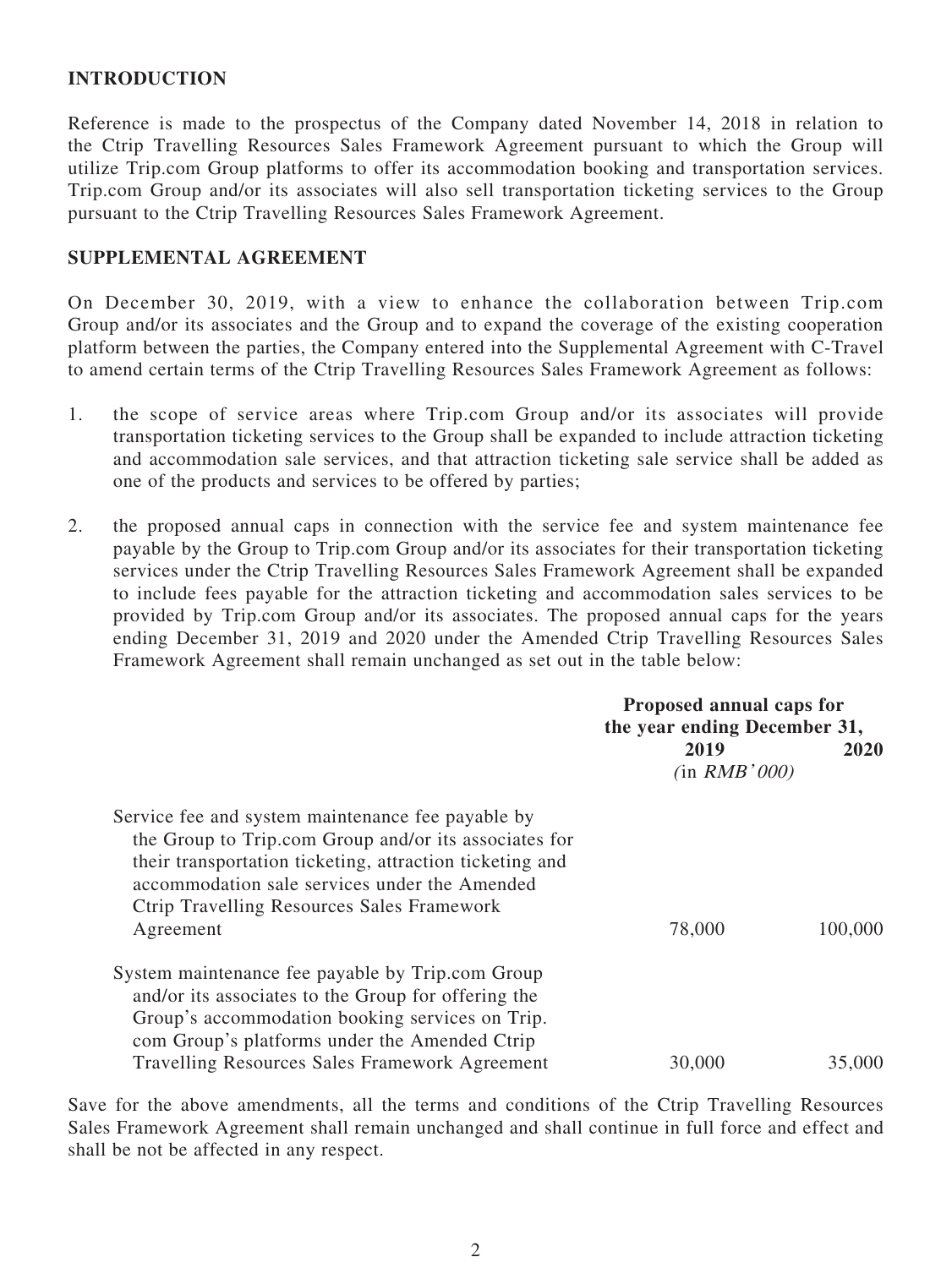#### **REASONS FOR AND BENEFITS OF ENTERING INTO THE CONTINUING CONNECTED TRANSACTIONS**

The Directors consider that entering into the Ctrip Travelling Resources Sales Framework Agreement and the Supplemental Agreement with C-Travel would benefit the Company for the following reasons:

- 1. given Trip.com Group has accumulated a large user base in the online travel industry, products and services of the Group could reach a larger sales market via Trip.com Group's online and mobile platforms and further enlarge the Group's user base; and
- 2. as both parties enjoy substantive market shares in the PRC's online travel agencies market and have respective advantages in different business fields, the collaboration will integrate the Group's and Trip.com Group's respective resources and further increase the Group's market share.

The terms and conditions of the Supplemental Agreement were negotiated between the parties thereto on an arm's length basis. The Directors (including the independent non-executive Directors) are of the view that the terms and conditions of the Supplemental Agreement are fair and reasonable, and the continuing connected transactions contemplated under the Amended Ctrip Travelling Resources Sales Framework Agreement are on normal commercial terms, in the ordinary and usual course of business of the Group and in the interests of the Company and the shareholders of the Company as a whole.

From the perspective of good corporate governance, Mr. Liang Jianzhang and Mr. Jiang Hao abstained from voting on the resolution approving the Supplemental Agreement at the relevant board meeting of the Company due to their positions at Trip.com Group. Save as disclosed above, no other Director has any material interest in the Supplemental Agreement and the transactions contemplated under the Amended Ctrip Travelling Resources Sales Framework Agreement.

#### **IMPLICATIONS UNDER THE LISTING RULES**

As at the date of this announcement, C-Travel is one of the substantial shareholders of the Company which holds approximately 19.35% of the shares in the Company, and as such, C-Travel is a connected person of the Company under the Listing Rules. Therefore, the transactions contemplated under the Amended Ctrip Travelling Resources Sales Framework Agreement constitute continuing connected transactions of the Company under Chapter 14A of the Listing Rules.

As one or more of the applicable percentage ratios (as defined under Rule 14.07 of the Listing Rules) in respect of the transactions under the Amended Ctrip Travelling Resources Sales Framework Agreement will exceed 0.1% but less than 5%, the transactions contemplated under the Amended Ctrip Travelling Resources Sales Framework Agreement are subject to the reporting, announcement and annual review requirements but are exempt from the circular (including independent financial advice) and independent shareholders' approval requirements under Chapter 14A of the Listing Rules.

#### **GENERAL INFORMATION**

The Group is a market leader in the PRC's online travel industry. The Group offers a comprehensive and innovative selection of products and services covering nearly all aspects of travel, including transportation ticketing, accommodation reservation and various ancillary value-added travel products and services designed to meet users' evolving travel needs.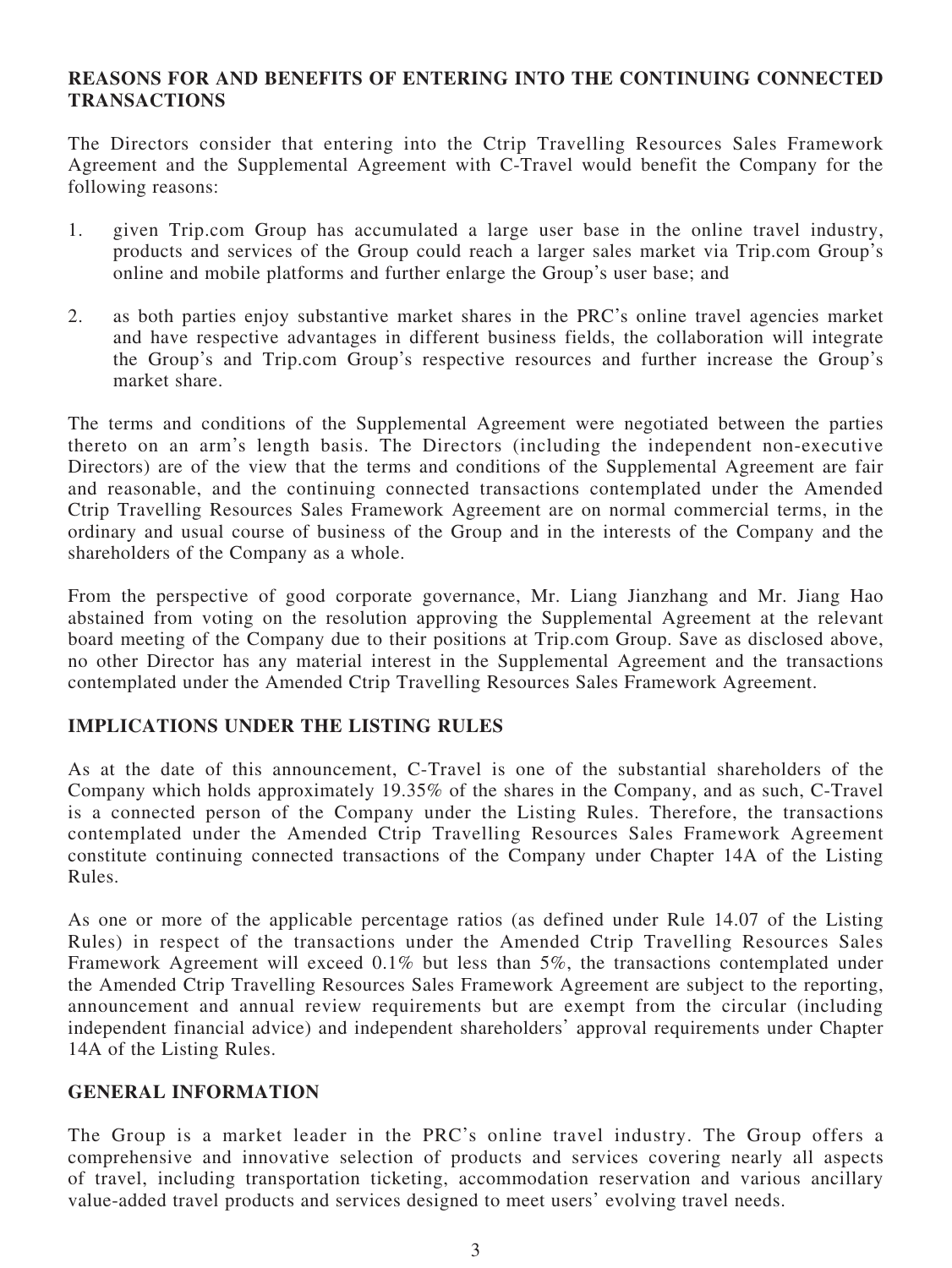Trip.com Group is a leading provider of travel related services including accommodation reservation, transportation ticketing, packaged-tour, corporate travel management services in the PRC, and its American Depositary Shares are listed on the NASDAQ (stock symbol: TCOM). C-Travel is a limited liability company incorporated under the laws of Cayman Island, and is wholly-owned by Trip.com Group.

#### **DEFINITIONS**

In this announcement, unless the context otherwise requires, the following terms shall have the following meanings:

| "Amended Ctrip<br><b>Travelling Resources</b><br><b>Sales Framework</b><br>Agreement" | the Ctrip Travelling Resources Sales Framework Agreement as<br>amended by the Supplemental Agreement                                                                                                                                                                                                                                                                                                                                                 |
|---------------------------------------------------------------------------------------|------------------------------------------------------------------------------------------------------------------------------------------------------------------------------------------------------------------------------------------------------------------------------------------------------------------------------------------------------------------------------------------------------------------------------------------------------|
| "associate"                                                                           | has the meaning ascribed to it under the Listing Rules                                                                                                                                                                                                                                                                                                                                                                                               |
| "Board"                                                                               | the board of Directors                                                                                                                                                                                                                                                                                                                                                                                                                               |
| "C-Travel"                                                                            | C-Travel International Limited, a limited liability company<br>incorporated under the laws of the Cayman Islands on March 3, 2006<br>and a wholly-owned subsidiary of Trip.com Group                                                                                                                                                                                                                                                                 |
| "Company"                                                                             | Tongcheng-Elong Holdings Limited (同程藝龍控股有限公司), an<br>exempted company with limited liability incorporated under the laws<br>of the Cayman Islands on January 14, 2016                                                                                                                                                                                                                                                                                |
| "connected person(s)"                                                                 | has the meaning ascribed to it under the Listing Rules                                                                                                                                                                                                                                                                                                                                                                                               |
| "Consolidated Affiliated<br>Entities"                                                 | the entities the Company controls through certain contractual<br>arrangements                                                                                                                                                                                                                                                                                                                                                                        |
| "continuing connected<br>transaction"                                                 | has the meaning ascribed to it under the Listing Rules                                                                                                                                                                                                                                                                                                                                                                                               |
| "Ctrip Travelling"<br><b>Resources Sales</b><br>Framework Agreement"                  | the travelling resources sales framework agreement dated November<br>7, 2018 entered into between the Company and C-Travel. For more<br>details, please refer to the section headed "Connected Transactions -<br>Summary of our Continuing Connected Transactions - B. Partially-<br>Exempt Continuing Connected Transactions - Ctrip Travelling<br>Resources Sales Framework Agreement" in the prospectus of the<br>Company dated November 14, 2018 |
| " $Directory$ "                                                                       | the director(s) of the Company                                                                                                                                                                                                                                                                                                                                                                                                                       |
| "Group"                                                                               | the Company and its subsidiaries and Consolidated Affiliated<br>Entities from time to time                                                                                                                                                                                                                                                                                                                                                           |
| "Hong Kong"                                                                           | Hong Kong Special Administrative Region of the People's Republic<br>of China                                                                                                                                                                                                                                                                                                                                                                         |